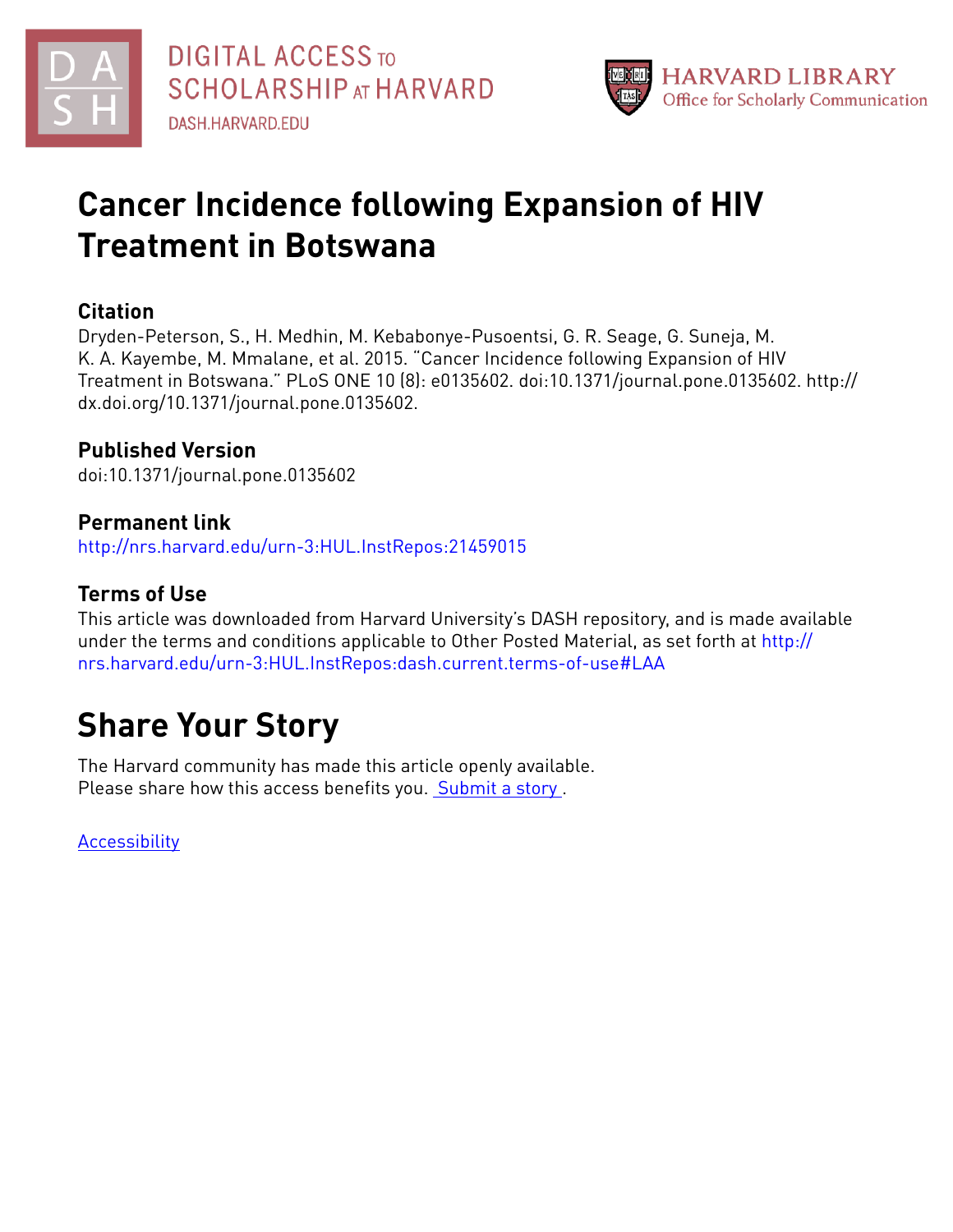

## **OPEN ACCESS**

Citation: Dryden-Peterson S, Medhin H, Kebabonye-Pusoentsi M, Seage GR, III, Suneja G, Kayembe MKA, et al. (2015) Cancer Incidence following Expansion of HIV Treatment in Botswana. PLoS ONE 10(8): e0135602. doi:10.1371/journal.pone.0135602

Editor: Ruanne V. Barnabas, University of Washington, UNITED STATES

Received: June 3, 2015

Accepted: July 23, 2015

Published: August 12, 2015

Copyright: © 2015 Dryden-Peterson et al. This is an open access article distributed under the terms of the [Creative Commons Attribution License,](http://creativecommons.org/licenses/by/4.0/) which permits unrestricted use, distribution, and reproduction in any medium, provided the original author and source are credited.

Data Availability Statement: The data utilized in the analysis from the Botswana National Cancer Registry (Department of Public Health, Ministry of Health, Government Enclave, Private Bag 0038, Gaborone, Botswana, health@gov.bw) are available with permission from the Botswana Ministry of Health and ethical committee approval.

Funding: The project was funded by grants from the National Institutes of Health (P30AI060354, P30AI045008, K23AI091434). The funders had no role in study design, data collection and analysis, decision to publish, or preparation of the manuscript.

RESEARCH ARTICLE

## Cancer Incidence following Expansion of HIV Treatment in Botswana

Scott Dryden-Peterson<sup>1,2,3,4</sup>\*, Heluf Medhin<sup>5</sup>, Malebogo Kebabonye-Pusoentsi<sup>5</sup>, George R. Seage, III<sup>6</sup>, Gita Suneja<sup>7</sup>, Mukendi K. A. Kayembe<sup>8</sup>, Mompati Mmalane<sup>2</sup>, Timothy Rebbeck<sup>9</sup>, Jennifer R. Rider<sup>6</sup>, Myron Essex<sup>3</sup>, Shahin Lockman<sup>1,2,3,4</sup>

1 Department of Medicine, Division of Infectious Diseases, Brigham and Women's Hospital, Boston, Massachusetts, United States of America, 2 Botswana Harvard AIDS Institute Partnership, Gaborone, Botswana, 3 Department of Immunology and Infectious Diseases, Harvard School T.H Chan School of Public Health, Boston, Massachusetts, United States of America, 4 Department of Medicine, Harvard Medical School, Boston, Massachusetts, United States of America, 5 Department of Public Health, Botswana Ministry of Health, Gaborone, Botswana, 6 Department of Epidemiology, Harvard T.H. Chan School of Public Health, Boston, Massachusetts, United States of America, 7 Department of Radiation Oncology, University of Utah School of Medicine, Salt Lake City, Utah, United States of America, 8 National Health Laboratory, Botswana Ministry of Health, Gaborone, Botswana, 9 Department of Epidemiology, University of Pennsylvania, Philadelphia, Pennsylvania, United States of America

\* scott\_peterson@post.harvard.edu

## Abstract

### **Background**

The expansion of combination antiretroviral treatment (ART) in southern Africa has dramatically reduced mortality due to AIDS-related infections, but the impact of ART on cancer incidence in the region is unknown. We sought to describe trends in cancer incidence in Botswana during implementation of the first public ART program in Africa.

#### Methods

We included 8479 incident cases from the Botswana National Cancer Registry during a period of significant ART expansion in Botswana, 2003–2008, when ART coverage increased from 7.3% to 82.3%. We fit Poisson models of age-adjusted cancer incidence and counts in the total population, and in an inverse probability weighted population with known HIV status, over time and estimated ART coverage.

#### Findings

During this period 61.6% of cancers were diagnosed in HIV-infected individuals and 45.4% of all cancers in men and 36.4% of all cancers in women were attributable to HIV. Ageadjusted cancer incidence decreased in the HIV infected population by 8.3% per year (95% CI -14.1 to -2.1%). However, with a progressively larger and older HIV population the annual number of cancers diagnosed remained constant (0.0% annually, 95% CI -4.3 to +4.6%). In the overall population, incidence of Kaposi's sarcoma decreased (4.6% annually, 95% CI -6.9 to -2.2), but incidence of non-Hodgkin lymphoma (+11.5% annually, 95% CI +6.3 to +17.0%) and HPV-associated cancers increased (+3.9% annually, 95% CI +1.4 to +6.5%).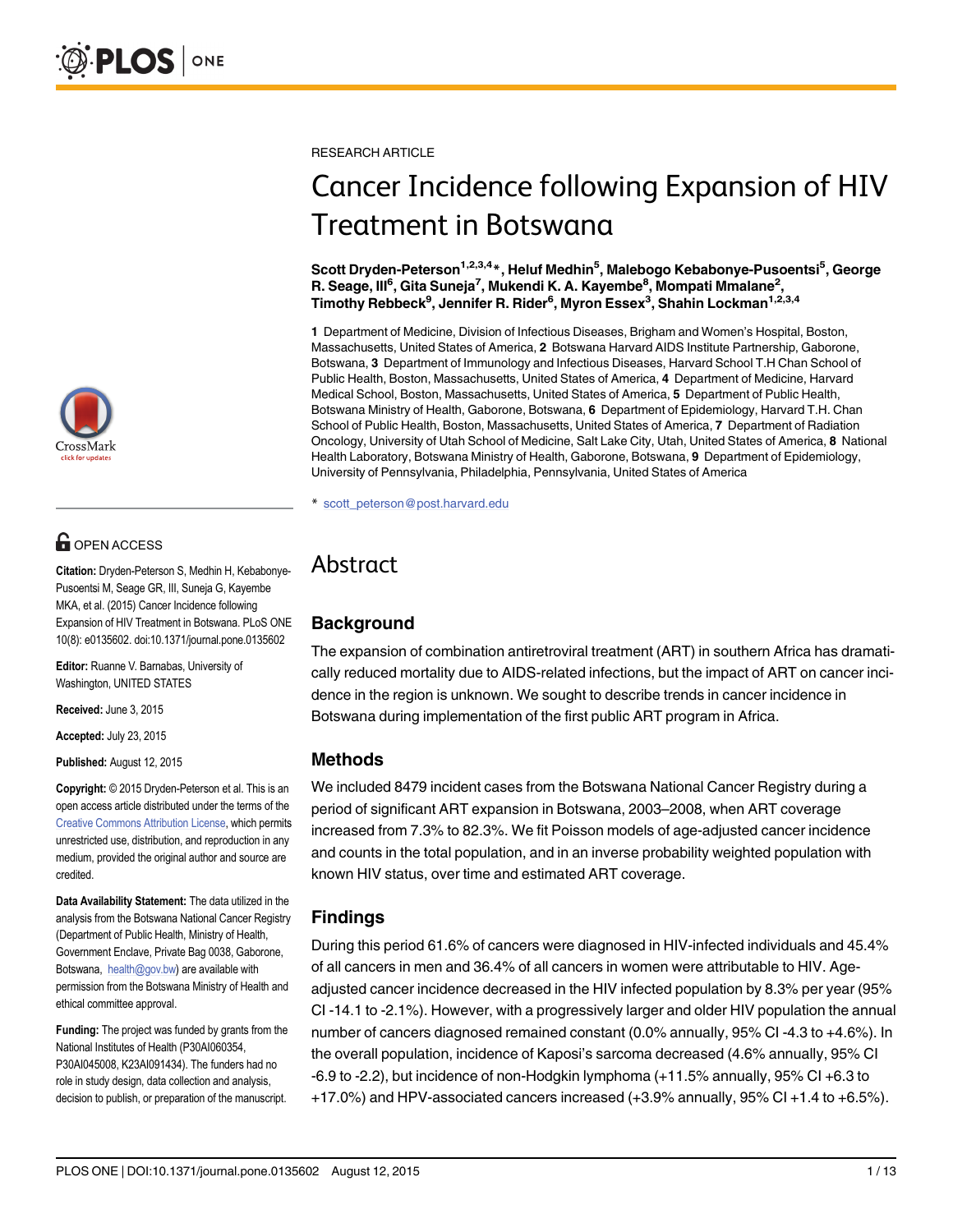<span id="page-2-0"></span>

Competing Interests: The authors have declared that no competing interests exist.

Age-adjusted cancer incidence among individuals without HIV increased 7.5% per year (95% CI +1.4 to +15.2%).

#### Interpretation

Expansion of ART in Botswana was associated with decreased age-specific cancer risk. However, an expanding and aging population contributed to continued high numbers of incident cancers in the HIV population. Increased capacity for early detection and treatment of HIV-associated cancer needs to be a new priority for programs in Africa.

#### Introduction

Cancers now account for nearly a quarter of deaths among HIV-infected individuals, and will soon surpass AIDS illnesses as the leading cause of death of HIV-infected persons in highincome countries.[\[1](#page-11-0)] While the incidence of some AIDS-defining cancers (ADC) (Kaposi's sarcoma [KS] and non-Hodgkin's lymphomas [NHL]) has dropped dramatically with the use of combination antiretroviral therapy  $(ART), [2, 3]$  $(ART), [2, 3]$  $(ART), [2, 3]$  $(ART), [2, 3]$  $(ART), [2, 3]$  the risk of many non-AIDS-defining cancers (nADC) has increased.[[4\]](#page-11-0) In sub-Saharan Africa, where more than two-thirds of all HIV infections occur, there is limited knowledge of trends in cancer incidence. Reduced KS risk has been observed among ART recipients in sub-Saharan Africa,[[5\]](#page-12-0) but trends of population incidence of KS during periods of ART expansion have varied with decreased incidence in urban Uganda,[[6\]](#page-12-0) no significant change in rural sites in Uganda and Kenya,[[5](#page-12-0)] and increased inci-dence in Malawi.[[7\]](#page-12-0) Incidence of NHL increased with available ART in urban Uganda[\[6\]](#page-12-0) and remained unchanged in Malawi.[\[7](#page-12-0)] Understanding the impact of ART on cancer incidence in low and middle-income countries (LMICs) that bear the greatest burden of both HIV and cancer deaths $[8]$  $[8]$  is of great importance.

Botswana has one of the most intense HIV epidemics with nearly one quarter of all adults infected,[\[9](#page-12-0)] but also one of the most robust ART programs. Botswana launched the first nationwide public ART program in Africa in 2002, and ART coverage exceeded 80 percent by 2008 for patients with CD4  $\leq$  200 cells/ $\mu$ L, according to government estimates.[[10](#page-12-0)] During this period, visits to the public oncology clinic in Botswana increased 3-fold $[11]$  and wards previously used as overflow for AIDS infections were transitioned to oncology care. Utilizing records of individual cases from Botswana National Cancer Registry, we sought to evaluate trends in ADC and nADC incidence in the Botswana National Cancer Registry between 2003 and 2008 in the context of rapid expansion of ART in Botswana. The experience in Botswana may be indicative of upcoming trends in the region, where ART became available later and coverage is increasing.

#### Methods

#### Estimates of HIV Infected Population and Treatment

The Botswana HIV/AIDS Impact Survey, a nationally representative survey conducted by the government of Botswana, was performed in 2004[\[12\]](#page-12-0) and 2008[\[13\]](#page-12-0) and included serologic testing for HIV. Peak prevalence occurred among individuals aged 30 to 34 in 2004 (40.0%) and among individuals aged 40 to 44 in 2008 (41.3%) in 2008. These surveys, with linear extrapolation between measurements to permit age structure of the HIV infected population to change quarterly, were used to estimate HIV prevalence in 5-year age categories (collapsed for <20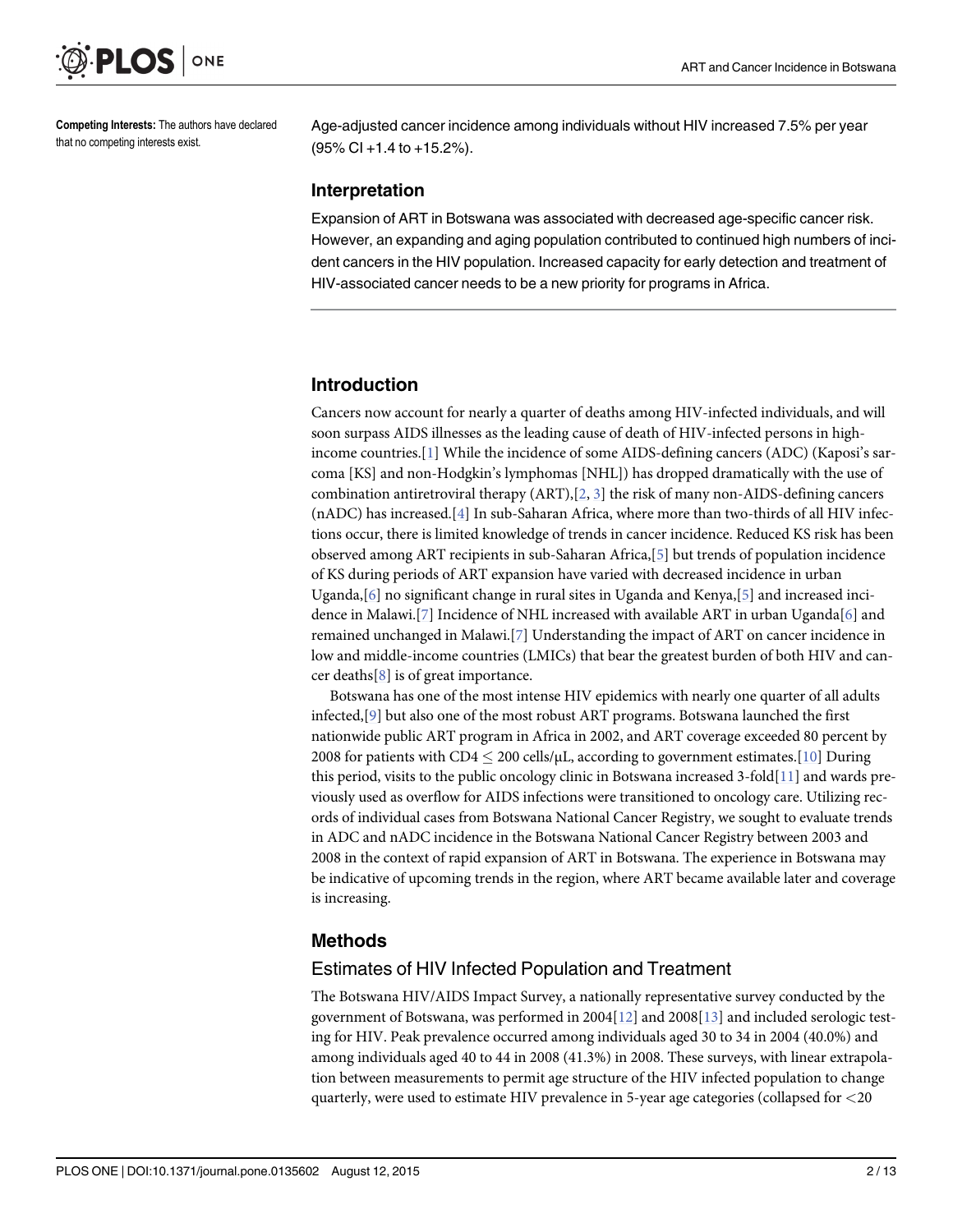<span id="page-3-0"></span>and for  $>64$  years of age due to sparse data). Age structure for the total population was estimated from the 2006 national census, and was assumed to stable during the study period. $[14]$  $[14]$  $[14]$ 

Initiated in 2002 in several urban centers, the ART coverage began to expand dramatically as the program started to decentralize in 2004 with consequent increases in median CD4 cell count at ART initiation [\(Fig 1\)](#page-4-0). During the period included in this analysis (2003–2008), HIVinfected individuals with AIDS (WHO stage 3 or 4 HIV illness and/or  $CD4 \le 200$  cells/ $\mu$ L) were ART-eligible. Standard first-line treatment during the period included co-formulated zidovudine and lamivudine with either efavirenz or nevirapine.[[15](#page-12-0), [16](#page-12-0)] Linear extrapolation from government estimates $[10]$  $[10]$  $[10]$  of the proportion of treatment eligible individuals receiving ART in 2003, 2005, and 2008 were used to obtain quarterly ART coverage estimates used in regression models.

#### Cancer Screening, Diagnosis, and Treatment

Cancer screening was not routinely available in the public sector during the study period. Programs supporting Papanicolaou testing were launched, but limitations of diagnostic capacity reduced the number of women effectively screened.[\[17\]](#page-12-0) Consequently, with rare exception for some patients screened in the private sector, patients presented due to symptoms. Diagnostic procedures were generally performed at referral hospitals where oncologic care was provided.[[18](#page-12-0)]

#### Botswana National Cancer Registry

The Botswana National Cancer Registry (BNCR) of the Ministry of Health has registered cancer cases through active case surveillance throughout the country since 2003. Electronic and paper-based pathology, outpatient, and inpatient records and registers are reviewed at each facility. Both private and public facilities are included in the surveillance. Surveillance is focused at referral health facilities and pathology laboratories, and cases of cancer not in need of dedicated oncologic care may be underrepresented (e.g. limited Kaposi's sarcoma treated with ART alone). There were no substantive changes in case ascertainment procedures employed by BNCR staff since 2003. The BNCR does not yet link to HIV registries and many records lack this information. During an assessment in 2013, a team from the International Agency for Research on Cancer estimated that the BNCR captured more than 85% of cancers in Botswana.[\[19\]](#page-12-0)

#### Analytic Methods

Consistency of cancer case capture by the BNCR during the study period was assessed using described semi-quantitative methods,[[20,](#page-12-0) [21\]](#page-12-0) including comparing the incidence of childhood cancers with regional incidence estimates,[[22](#page-12-0)] evaluating longitudinal trends for selected common cancers requiring different diagnostic procedures and unlikely to be affected by expansion of ART (breast, colorectal, melanoma, and prostate cancer), and examining trends in the proportions of cases morphologically verified.

Registered cases were classified according to topography (ICD-10) and morphology (ICD-O-3). Squamous cell carcinomas arising in the larynx, hypopharynx, pharynx, oropharynx, and oral cavity were grouped as head and neck cancers. Squamous cell cancers involving the penis, anus, rectum, vulva, and vagina, but not the cervix, were considered as other anogenital cancers. Kaposi's sarcoma, all non-Hodgkin's lymphomas, and cervical cancer were considered AIDS-defining cancers (ADC) and all other cancers considered non-AIDS-defining (nADC).

To evaluate the impact of the initial rollout of ART in Botswana, cases reported to the registry during 2003 to 2008 were included in the analysis. Incidence was sex- and age-standardized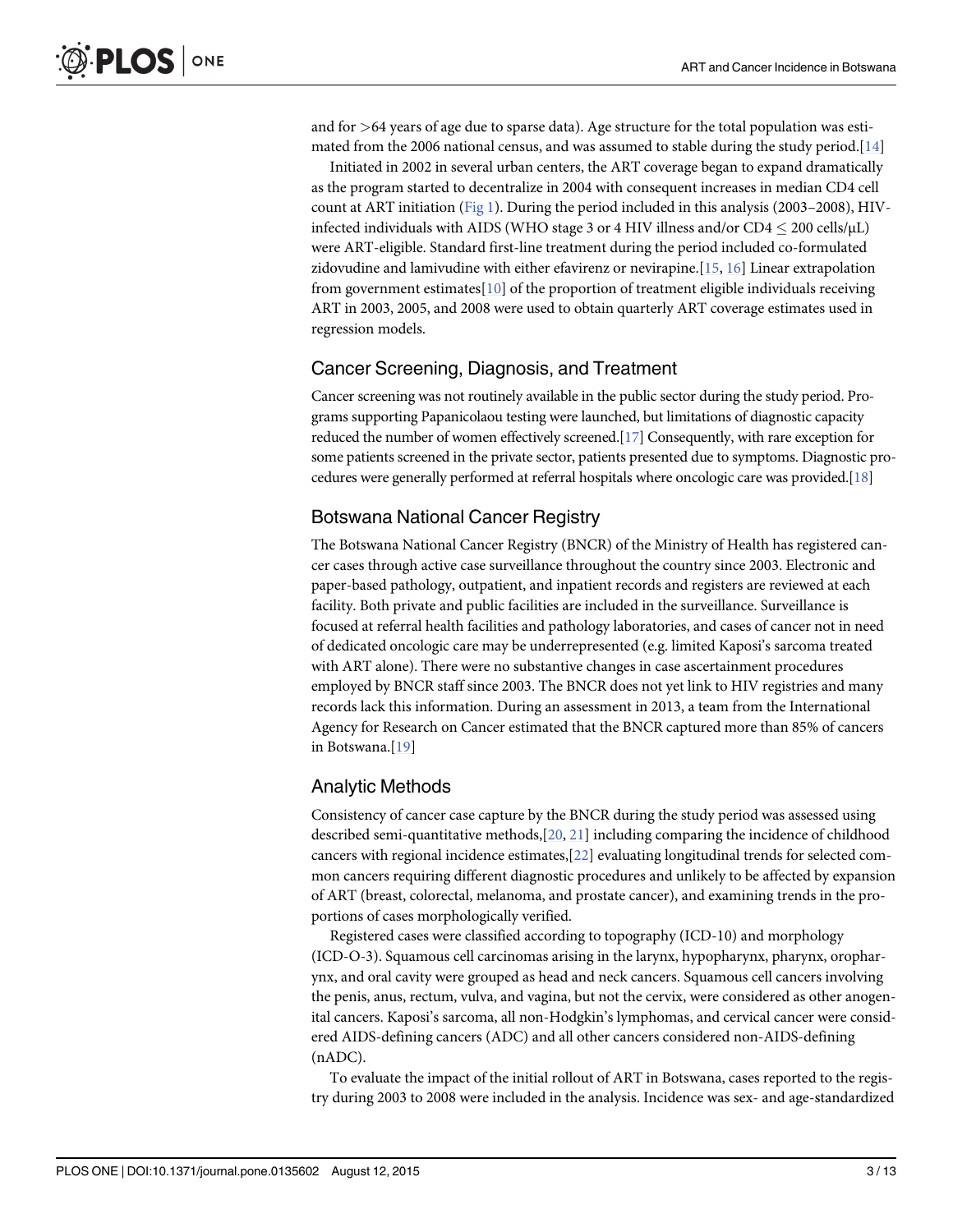<span id="page-4-0"></span>

[Fig 1. A](#page-3-0)RT treatment coverage and median CD4 at ART initiation during the study period. Note: ART, combination antiretroviral therapy.

doi:10.1371/journal.pone.0135602.g001

to the World standard population.[[23](#page-12-0)] Trends in incidence were assessed using overdispersed Poisson models including either calendar time or population ART coverage.

As HIV status was only available in the BNCR for a potentially non-representative subset of cases, we used inverse probability weighting methods [[24](#page-12-0)] to adjust for selection bias and enable modeling by recorded HIV status. Briefly cases with known HIV status were weighted to account for comparable cases with unknown HIV status. We used the inverse of the probability of the case having a non-censored HIV status—conditional on calendar year, age, sex, cancer type, reporting facility, and region of patient residence—as the weights. Following the approach of Naimi et. al., weights were stabilized by including the probability of non-censoring conditional on quantiles of diagnosis date in the numerator.[\[25\]](#page-12-0) Assuming exchangeability of cases with censored and non-censored HIV status conditional on included predictors, the resulting weighted population provides an unbiased estimate of the total population had HIV status been known for all cases. The magnitude of possible residual selection bias was assessed comparing model-predicted HIV prevalence and observed prevalence from a cohort enrolled at Princess Marina Hospital, [\[26\]](#page-12-0) the largest oncology facility accounting for approximately 65% of nationally registered cases.

Incidence trends were modeled separately in the overall population, irrespective of HIV status, and by HIV status in the IPW population. Parametric approaches were used in the overall population. In order to account for increased variance due to weighting, significance testing and confidence intervals in the IPW population were estimated using observations from 1000 bootstrap samples. A strong correlation was found between calendar time and ART coverage  $(r^2 = 0.87)$  during the study period; therefore, collinearity prevented modeling both factors simultaneously. Statistical analyses were performed with the use of the SAS statistical package, version 9.4 (SAS Institute, Cary, North Carolina). All tests were two-tailed and P-values of less than 0.05 were considered statistically significant.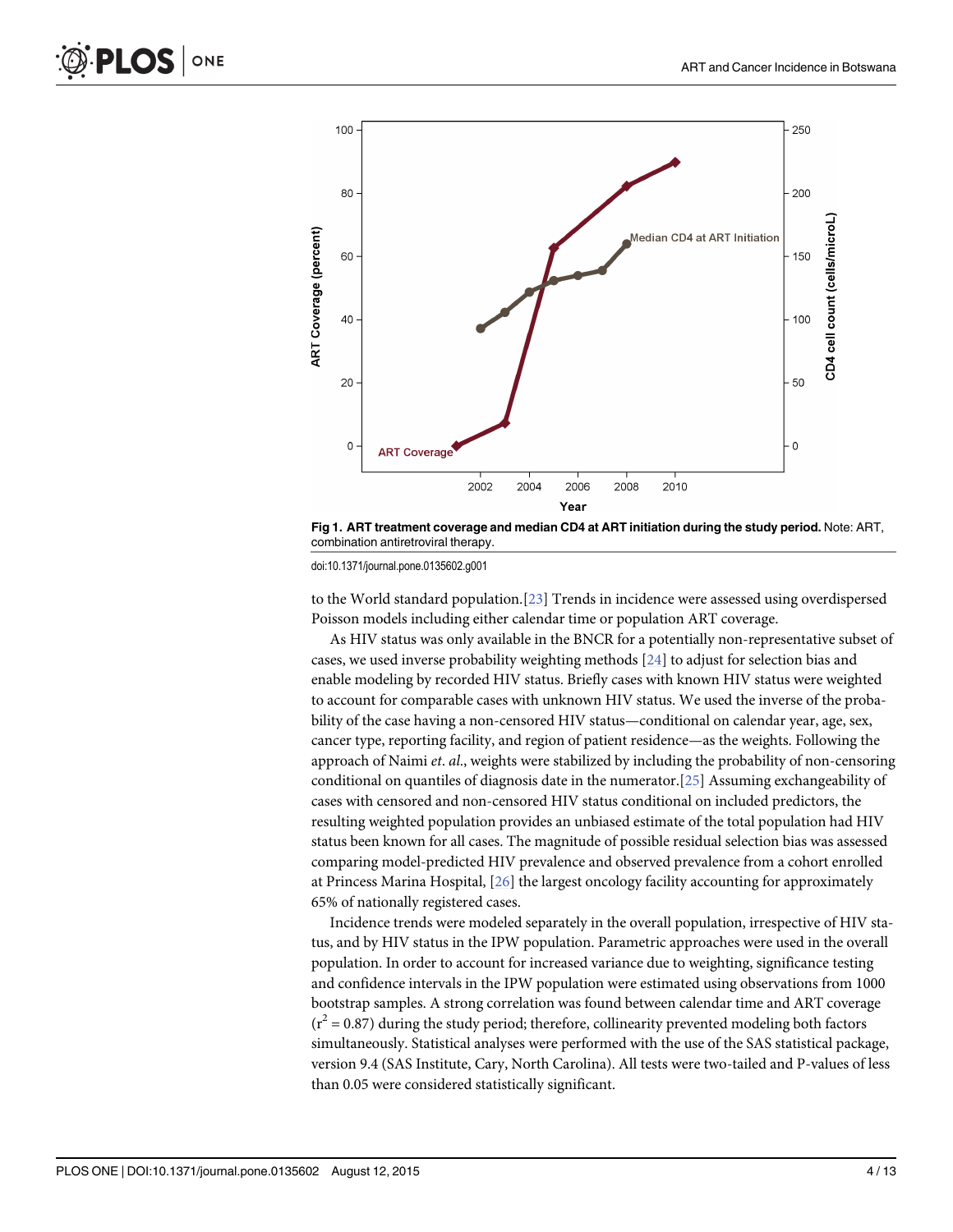<span id="page-5-0"></span>The study was approved with a waiver of informed consent to use de-identified registry records by the institutional review boards of the Botswana Ministry of Health and the Harvard T. H Chan School of Public Health.

#### **Results**

#### Cancer Cases

From 2003 through 2008, 8479 new diagnoses of cancer were recorded, with 4615 (54.4%) cancer cases in women and 3864 (45.6%) in men. The median age at time of cancer diagnosis was 47 years for women and 50 for men. The majority of diagnoses were pathologically confirmed by histology (69.7%) or by cytological or hematologic examination (8.5%). Clinical or radiographic examination alone was used to diagnose 1138 (13.4%) cancers, nearly all of which were Kaposi's sarcoma (98.7%). A total of 660 cases (7.8%) were identified only through review of death certificates. HIV status was recorded for 2438 (71.9%) cases of ADC and 1057 (20.8%) of nADC. Among cases with recorded HIV status, 92.6% of ADC and 52.0% nADC were in HIVinfected individuals.

#### Consistency of Case Capture

We did not detect significant trends in recorded incidence for indicator cancers felt a priori to be unlikely to be affected by expansion of ART—breast (-1.4% annual,  $P = 0.38$ ), colorectal  $(+1.0\%$  annual, P = 0.76), melanoma  $(-4.6\%$  annual, P = 0.29), prostate  $(-3.7\%$  annual,  $P = 0.24$ ). Considered together to increase power to observe smaller magnitude trends, no significant change (-1.7% annual,  $P = 0.18$ ) was observed in the incidence of these indicator cancers. However, for all cancers there was a significant decline in the proportion of cancers identified by death certificates only, 13.1% during the first half of the study period compared with 2.5% during the second half  $(P<0.001)$ . While this may represent increased access to histology and decreased intensity of review of death certificates, the decline in death certificateonly cases may also represent a decline in AIDS mortality during the study period. More than half of the cases diagnosed by death certificate only were from individuals who died of AIDS and had a cancer diagnosis (most commonly Kaposi's sarcoma) noted on their death certificate. The incidence of cancer in children under the age of 15–6.2 for girls and 7.5 for boys (per 100,000)—was within published ranges for sub-Saharan Africa, but in the bottom decile for registries worldwide.[[20](#page-12-0)] HIV prevalence was similar in the IPW population in 2008, 57.2% (95% CI 55.6 to 58.9), and enrollees in the Princess Marina Hospital cohort enrolled from 2010 to 2012, 59.4% (95% 50.1 to 67.6%).[\[26\]](#page-12-0)

#### Overall Cancer Incidence

During ART expansion in Botswana, as estimated in the IPW population, age- and sexadjusted cancer incidence declined by 8.3% (95% CI -14.1 to -2.1%) per year among HIV-infected individuals ([Fig 2\)](#page-6-0). Concurrently, age- and sex-adjusted cancer incidence among individuals without HIV increased by 7.5% (95% CI +1.4 to +15.2%) per year. From 2003 to 2008 the estimated age-standardized incidence ratio (SIR) comparing cancer incidence between the HIV-infected and HIV-uninfected populations fell from 11.1 to 4.4 for men and from 6.0 to 2.4 in for women [\(Fig 3,](#page-6-0)  $p < 0.001$ ).

However, despite the reduction in incidence, the annual number of new cancers among the growing and aging HIV-infected population remained constant ([Fig 4](#page-7-0)), 0.0% annual change (95% CI -4.3 to +4.6%). During the study period, an estimated 61.7% of incident cancers arose in HIV-infected individuals. HIV infection was attributable for 45.4% of all cancers in men and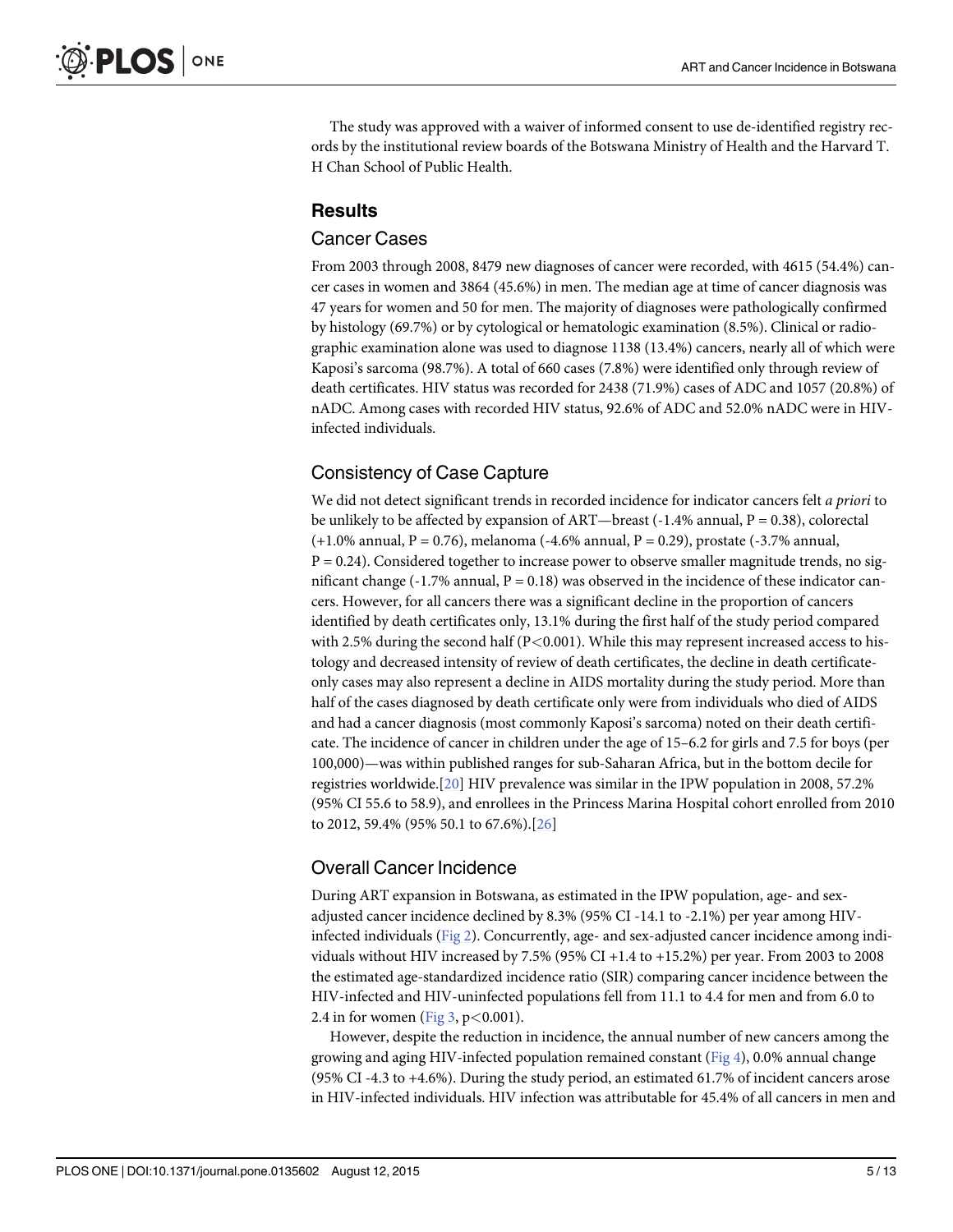<span id="page-6-0"></span>



doi:10.1371/journal.pone.0135602.g002





doi:10.1371/journal.pone.0135602.g003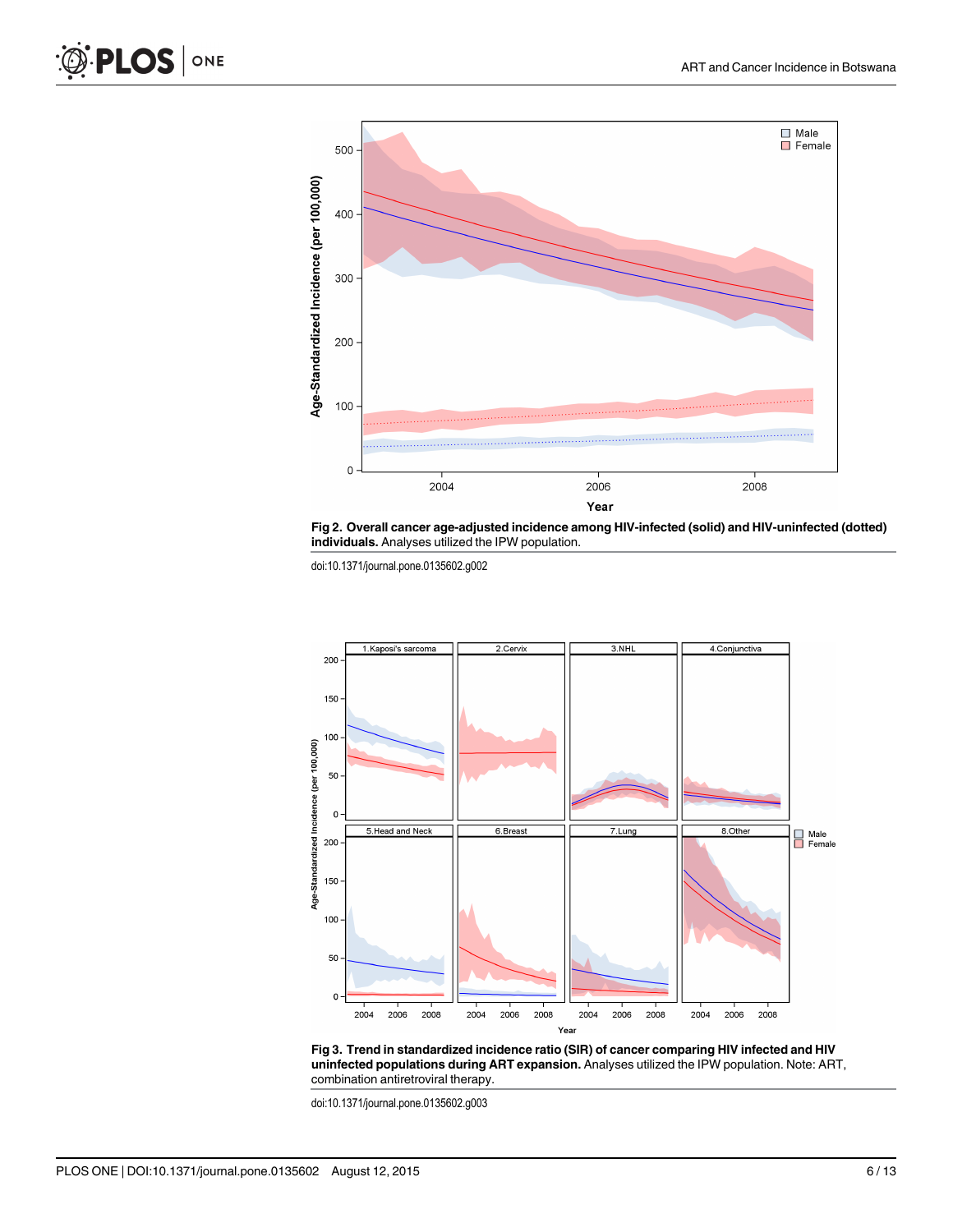<span id="page-7-0"></span>

[Fig 4. A](#page-5-0)nnual number of cancer diagnoses among HIV-infected and HIV-uninfected in Botswana. Analyses used the IPW population.

doi:10.1371/journal.pone.0135602.g004

36.4% of cancers in women, although expanding availability of ART was associated with decreases in population attributable fraction.

#### AIDS-Defining Cancers

AIDS-defining cancers—Kaposi's sarcoma, cervical cancer, and non-Hodgkin's lymphoma accounted for 40.0% of total cancer cases in the overall population. During the study period there was no significant change in the overall age-standardized incidence of ADC in the overall population,  $+0.4\%$  annual change (95% CI -1.3 to  $+2.1\%$ ). However, significant trends were observed in each individual ADC [\(Fig 5](#page-8-0)). In the overall population, the incidence of Kaposi's sarcoma fell by 4.6% annually during the study period (95% CI -6.9 to -2.2). In contrast, the incidence of cervical cancer and non-Hodgkin's lymphoma both increased during the expansion of ART in the overall population. Incidence of cervical cancer increased by 3.0% annually (95% CI +0.3 to +5.7%) and by 2.8% for every 10% increase in ART coverage (95% CI +0.7 to 4.8%). The increase was greater for non-Hodgkin's lymphoma with 11.5% annual increase (95% CI +6.3 to +17.0%) and 10.0% increase per 10% increase in ART coverage (95% CI +5.7 to  $+14.4%$ ).

In the IPW population accounting for changes in the age structure of HIV-infected individuals, there was also a substantial decrease in Kaposi's sarcoma incidence among individuals with HIV, 6.5% annually (95% CI -11.1 to -1.6%). However, in these models adjusting for increasing HIV prevalence among older women, cervical cancer incidence was unchanged in the HIV population during the period of ART rollout (0.2% annual change, 95% CI -14.8 to +19.3). Incidence of non-Hodgkin's lymphoma among HIV-infected individuals significantly increased during the early-ART period and subsequently decreased, p-value for annual and quadratic terms were 0.54 and 0.034, respectively ( $Table 1$  and  $Fig 6$ ).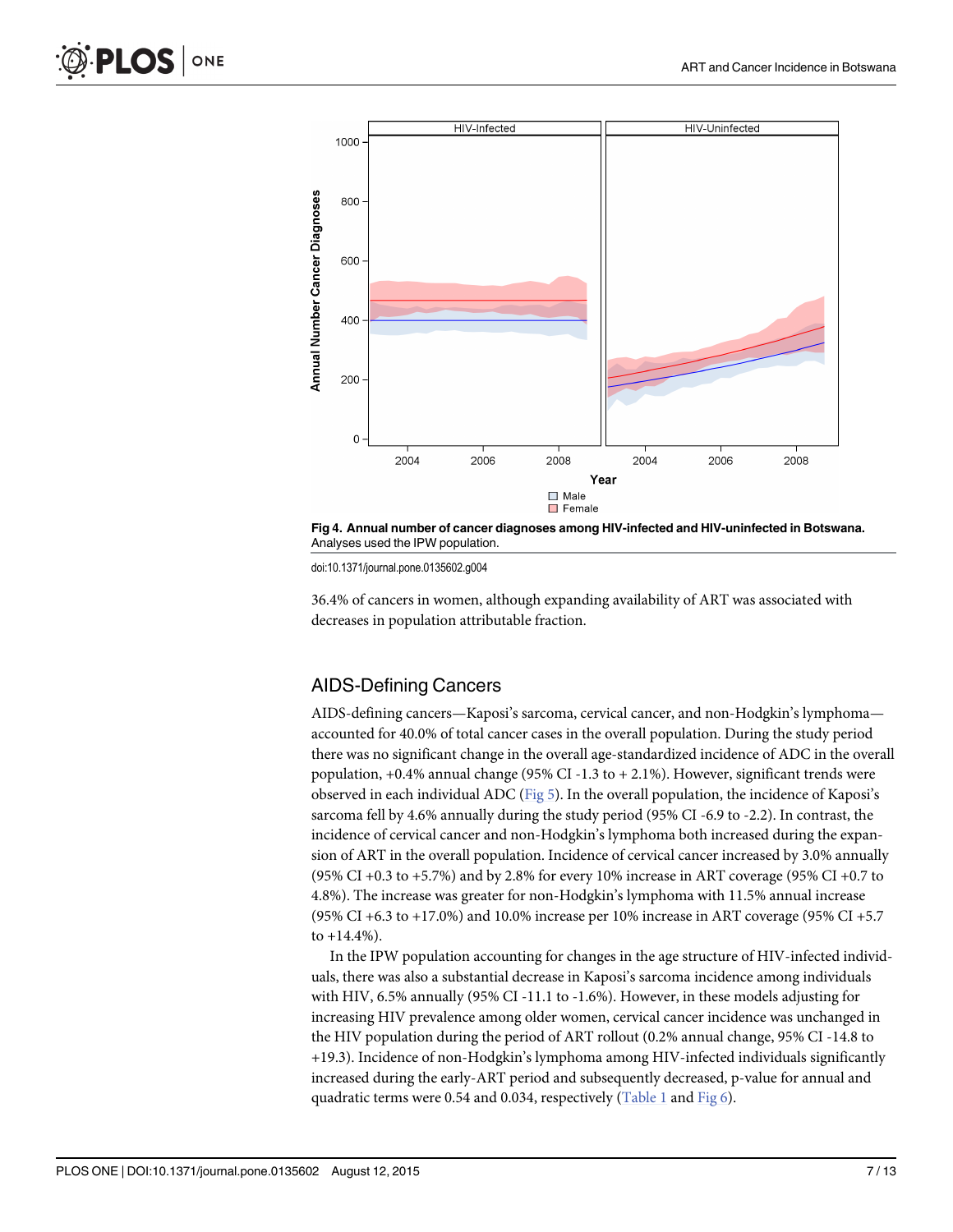

[Fig 5. T](#page-7-0)rends in age-standardized incidence for leading cancers in the overall population (HIV-infected and HIV–uninfected) 2003 to 2008. Incidence estimates for breast and cervical cancer are limited to the female population. Anogenital cancers include squamous cell carcinomas of the vulva, vagina, penis, and anus.

doi:10.1371/journal.pone.0135602.g005

<span id="page-8-0"></span>**PLOS I** 

ONE

#### Other Virus-Associated Cancers

Similar to cervical cancer, incidence of other cancers linked to human papilloma virus (HPV) increased in the overall population, including head and neck cancers (+8.8% annually, 95% CI +4.7 and +13.1%) and other anogenital cancers (+12.4% annually, 95% CI +4.0 to 21.5%). Overall, all cancers associated with HPV (including cervical cancer) increased 3.9% annually (95% CI +1.4 to +6.5%) and 3.6% per increase of ART coverage by 10% (95% CI +1.6 to +5.7%) in the overall population. By the end of the surveillance period, HPV-associated cancers accounted for 27.2% of all malignancies in Botswana, increasing from 19.6% during the initial implementation of the ART program.

Observed increases in HPV-associated cancers in the total population may reflect an aging and expanding HIV population. In analyses in the IPW population adjusting for these demographic shifts, no change with ART expansion was detected for HPV-associated cancers among HIV-infected individuals (-1.2% annually, -11.9 to +12.3%, data not shown).

In the overall population, cancers associated with Epstein Barr virus (EBV)—NHL, Hodgkin's lymphoma, and nasopharyngeal cancer—increased in incidence during expansion of ART, 11.0% annually (95% CI +6.3 to +15.8%) and 9.7% per 10% increase in ART coverage (95% CI +5.9% to +13.7%). However, trends in individual EBV-associated cancers were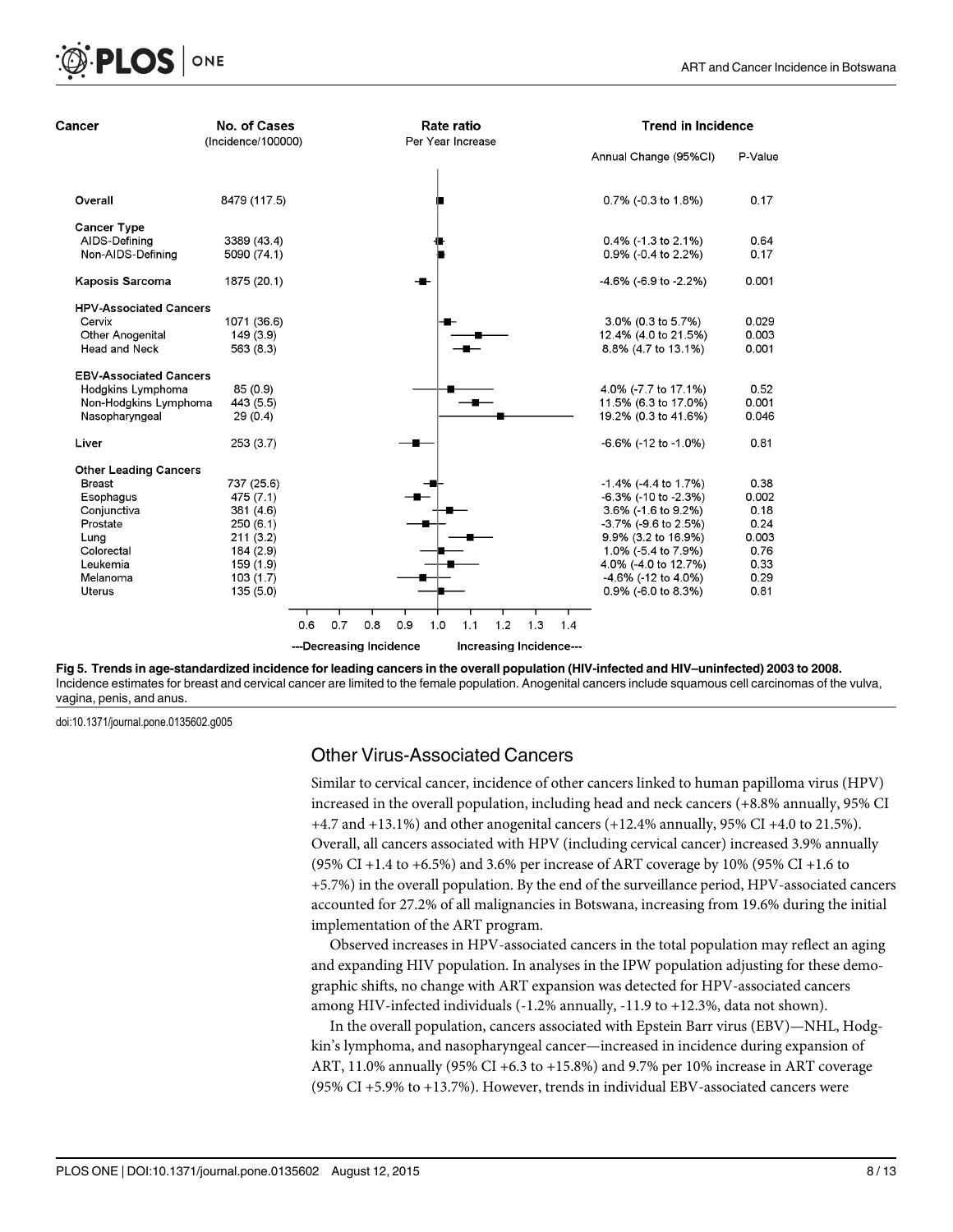<span id="page-9-0"></span>

|                           | IP Weight median (5 and 95<br>percentile) | <b>HIV prevalence</b><br>percent | <b>HIV-Infected</b>                     |             | <b>HIV-Uninfected</b>                   |             |
|---------------------------|-------------------------------------------|----------------------------------|-----------------------------------------|-------------|-----------------------------------------|-------------|
|                           |                                           |                                  | <b>Annual change Percent</b><br>(95%CI) | Р-<br>value | <b>Annual change Percent</b><br>(95%CI) | Р-<br>value |
| Kaposi's sarcoma          | 0.42(0.35, 0.51)                          | 99.7%                            | $-6.5\%$ ( $-11.0$ to $-1.6\%$ )        | 0.010       | 5.5% (-19.7 to 27.0%)                   | 0.78        |
| Non-Hodgkin's<br>lymphoma | 0.91(0.72, 2.17)                          | 87.6%                            | $-{}^a$                                 | 0.034       | 2.0 (-27 to 78.7%)                      | 0.63        |
| Cervix                    | 0.96(0.69, 2.63)                          | 57.5%                            | $-0.2\%$ ( $-14.8$ to 19.3%)            | 0.99        | $0.3\%$ (-10.8 to 12.8%)                | 0.94        |
| Head and Neck             | 1.50 (0.79, 2.98)                         | 46.1%                            | -7.7% (-28.3 to 28.0%)                  | 0.68        | $-1.5$ ( $-19.7$ to 27.0%)              | 0.91        |
| Conjunctiva               | 1.43 (1.04, 3.32)                         | 91.4%                            | $-10.5\%$ (-24.9 to 3.6%)               | 0.15        | 3.7 ( $-46.8$ to $184\%$ )              | 0.85        |
| <b>Breast</b>             | 2.13(1.10, 6.2)                           | 42.8%                            | -20.8% (-37.9 to 4.9%)                  | 0.14        | $-2.8$ ( $-15.8$ to 11.0%)              | 0.94        |
| Lung                      | 2.92 (1.38, 6.72)                         | 46.0%                            | $-13.1\%$ (-37.2 to 48.3%)              | 0.57        | 25.5 (5.2 to 61.9%)                     | 0.008       |
| Other                     | 2.73 (1.06, 7.25)                         | 39.6%                            | $-12.8\%$ (-24.3 to 1.6%)               | 0.094       | 13.5% (3.2 to 27.3%)                    | 0.008       |
| Overall                   | 1.43 (0.38, 5.74)                         | 61.6%                            | $-8.3\%$ ( $-14.1$ to 2.1%)             | 0.010       | 7.5% (1.4 to 15.2%)                     | 0.012       |

#### [Table 1.](#page-7-0) HIV prevalence and change in incidence for leading cancers.

Note: IP, inverse probability; 95%CI, 95% confidence interval

<sup>a</sup> Quadratic term was significant for non-Hodgkin's lymphoma among HIV-infected individuals—4.5% (95%CI -10.1 to 23.9%) per year and -9.45% (95%CI  $-19.5$  to  $-1.2%$ ) per year<sup>2</sup>.

doi:10.1371/journal.pone.0135602.t001

difficult to evaluate due to low frequencies. Incidence of Hodgkin's lymphoma appeared stable (+4.0% annually, 95% CI -7.7 to +17.1%) while that of nasopharyngeal carcinoma increased (+19.2% annually, 95% CI +0.3 to +41.6%). Using the IPW population, no significant change in incidence was observed in EBV-associated cancers in HIV-infected individuals (+5.3 annually, 95% CI -6.5 to 22.2%, data not shown).



[Fig 6. T](#page-7-0)rends in incidence for leading cancers among HIV-infected population. Estimates from IPW population accounting for changes in overall and age-specific HIV prevalence. Shaded 95% confidence bands from 1000 bootstrap samples. Note: NHL, non-Hodgkin's lymphoma

doi:10.1371/journal.pone.0135602.g006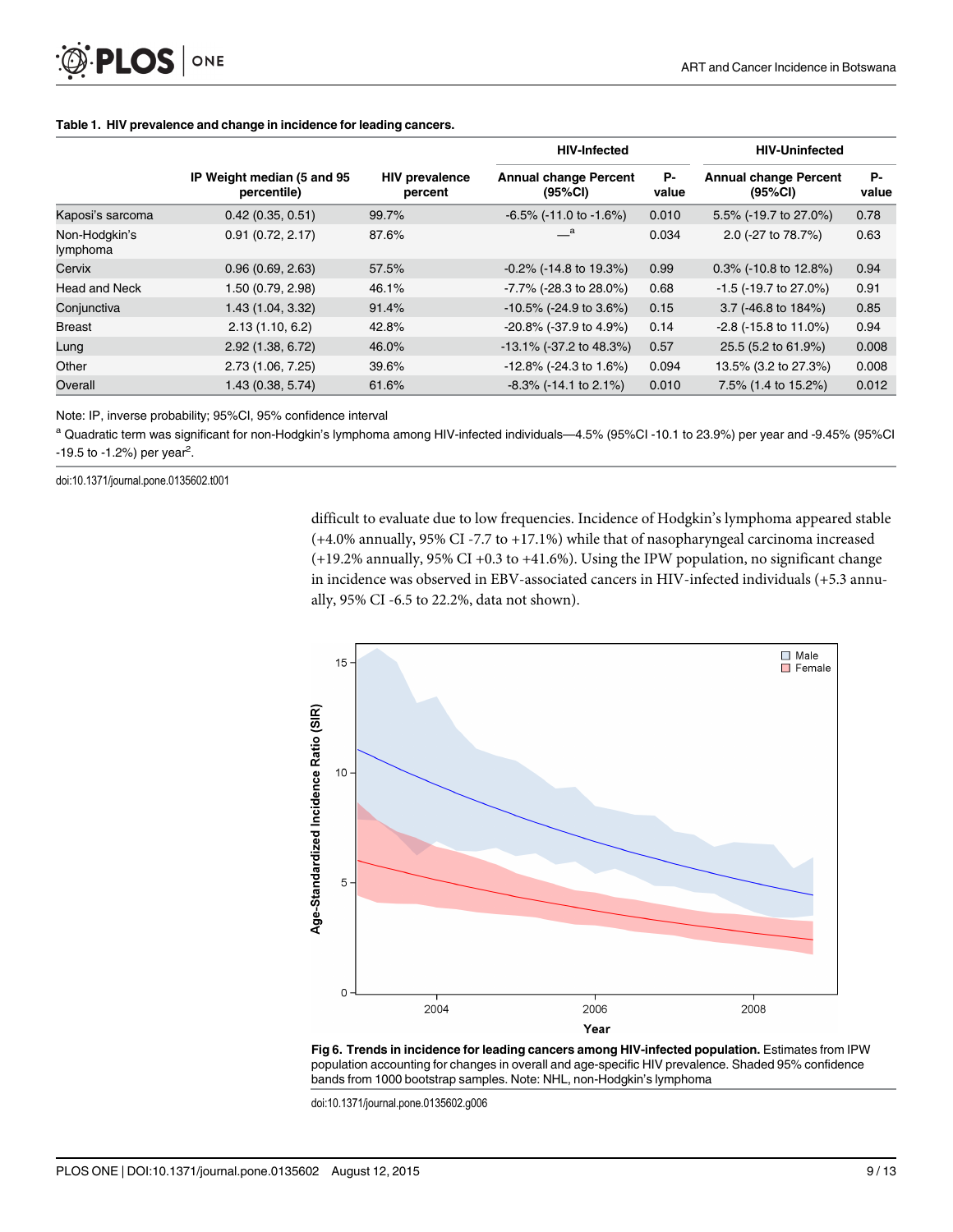<span id="page-10-0"></span>Incidence of liver cancer, likely related to prevalent chronic hepatitis B (HBV) infection in Botswana,[\[27\]](#page-12-0) appeared to decline in the overall population, -6.6% annually (95% CI -12.0 to -1.0%). This trend was more prominent among individuals with HIV in the IPW population, although the decline was not statistically significant (-43.4% annually, 95% CI -66.6% to +2.3%, data not shown). During this period there was not a dedicated HBV treatment program, but nearly all ART regimens included at least one HBV-active agent.

#### Cancers Not Associated with Viral Infection

Non-AIDS-defining cancers without an established infectious link had relatively stable incidence during the period of rapid ART expansion in Botswana. In the overall population, we observed increasing incidence of lung cancer (+9.9% annually, 95% CI +3.2 to 16.9%) that may be related to increasing tobacco use.[\[28](#page-12-0)] We also observed decreasing incidence of esophageal cancer (-6.3% annually, 95% CI -10.0 to -2.3%).

In the IPW population, breast and lung cancer were the most common incident cancers not associated with viral infection in HIV-infected individuals. There was a non-significant decreasing trend in incidence for breast cancer (-20.8 annually, 95% CI -379.9 to 4.9%) from 2003 to 2008. Overall, incidence of non-viral associated cancers declined by 8.3% annually (95% CI -14.1 to -2.1%, data not shown) among the HIV-infected population and increased by 7.5% annually (95% CI +1.4 to 15.2%, data not shown) among the HIV-uninfected population.

#### **Discussion**

Through analysis of individual cases from the BNCR, we have found that cancer risk, particularly for Kaposi's sarcoma, decreased among HIV-infected individuals with establishment of a comprehensive ART program with high coverage. However, with an enlarging and aging HIVinfected population in Botswana, the number of cancers did not decline with ART expansion. The incidence of HPV-associated cancers and non-Hodgkin's lymphoma increased 2-fold from 2003 to 2008. Cervical and other HPV-associated cancers, mostly arising in HIV-infected persons, accounted for over 25% of all tumors following ART expansion. Cancers that are increasing in incidence are associated with high mortality and treatment costs, adding considerably to the overall burden of an intense HIV epidemic.

In the US, ART was associated with sharp declines in both Kaposi's and non-Hodgkin's lymphoma.[[2\]](#page-11-0) Findings from this analysis demonstrate a contrasting trajectory. Similar to findings elsewhere in Africa,[[6,](#page-12-0) [7\]](#page-12-0) Botswana has had only a modest decrease in KS incidence and persistent heavy burden of other HIV-associated cancers despite remarkable improvements in ART access. In part, the apparently discrepant trends are likely related to challenges in securing a diagnosis in a constrained health system, particularly early in the ART program when AIDS deaths were high. Additionally, obtaining a cancer diagnosis is frequently a long process and patients with competing opportunistic conditions may not survive to complete it. This could explain the initial rise in NHL incidence with ART in Botswana. Differences in competing risks between high- and low and middle-income countries may explain some of the observed differences in cancer trends with ART.

The predominance of HPV-associated cancers suggests that a principal reason for increasing burden of HIV-associated cancers is the majority female HIV epidemic in the region and the high prevalence of oncogenic viral infections. While ART limits the duration and frequency of cervical HPV infections,[[29](#page-13-0)] it does not appear to reliably arrest tumor development once initiated.[[30](#page-13-0)] Consequently, the burden of cervical cancer and other HPV-associated cancers may have increased due to improved HIV afforded by ART. Vaccination and screening for HPV or dysplasia are important responses, but these initiatives will not abate the need for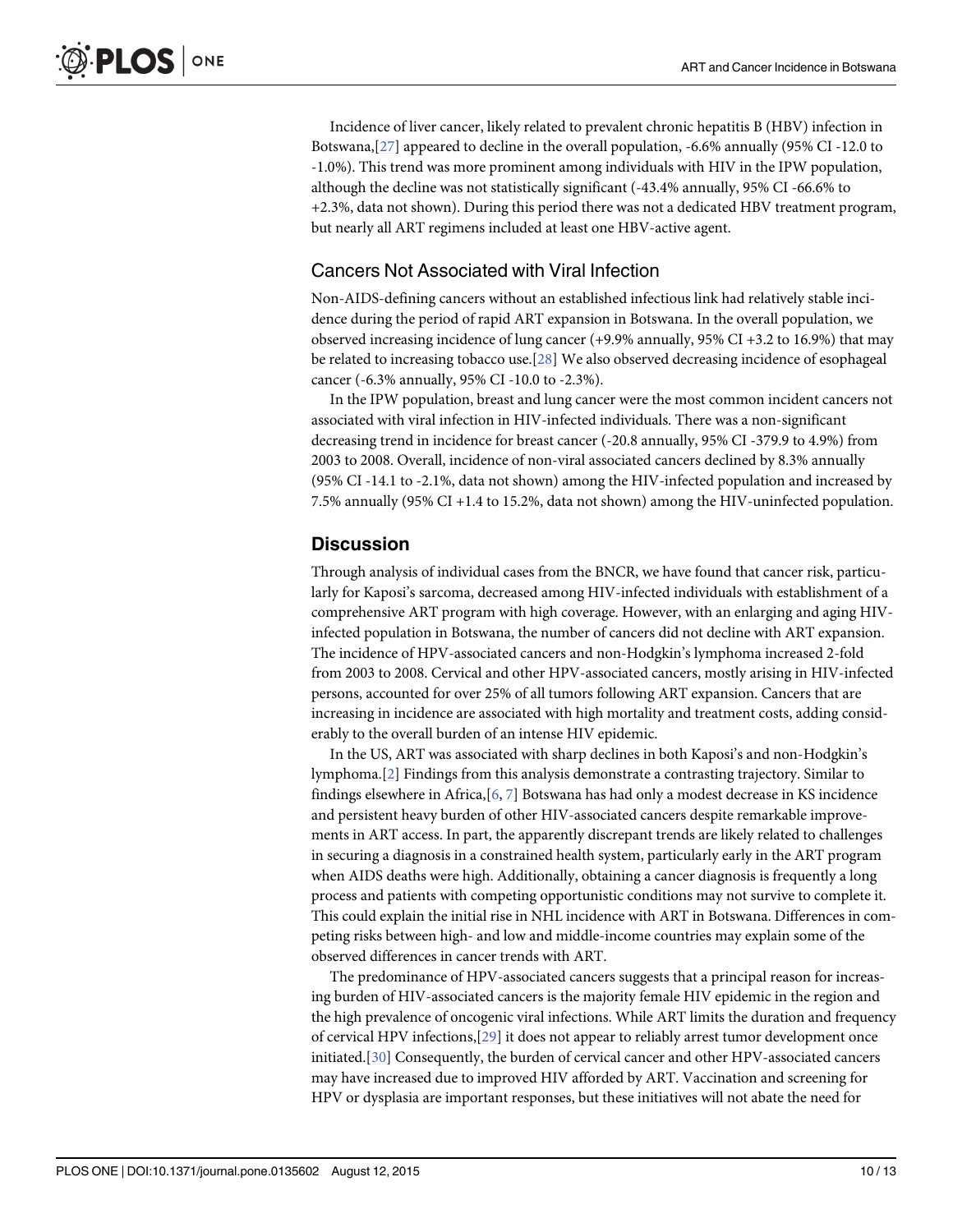<span id="page-11-0"></span>comprehensive oncologic care for the rising wave of cervical, penile, vulvar, and anal cancers over the next decade.

While our analysis utilized data from a national cancer registry with high levels of case capture, a number of limitations are important to consider when interpreting these results. Most importantly, HIV status is incompletely captured and the use of weights to mitigate biased ascertainment of HIV status increased the variance of estimates. As a result, power in the IPW population analyses was reduced to detect changes in incidence for individual cancers. Additionally, while the IPW population had similar HIV prevalence to a reference hospital cohort providing reassurance against bias, residual misclassification could bias trends. However, the unmeasured factor would need to be has influential as the strongest predictors of censoring of HIV status (cancer type and year of diagnosis) to modify estimates by more than 5%. The registry most efficiently captures pathologically confirmed cases and those that present for specialized oncologic management, and as a result likely underrepresents incidence of Kaposi's sarcoma, cancers arising in sites difficult to biopsy (e.g. brain, lung, or liver), and asymptomatic cancers. Similarly, case capture by the registry is vulnerable to changes in clinical and diagnostic capacity, irrespective of the ART program. We did not detect significant changes in incidence over time for selected cancers not expected to change with ART expansion, arguing against ascertainment bias; however we cannot exclude the possibility that improved health system function (as evidenced by decreased death certificate only cases) could have contributed to the observed increases in some cancers.

In conclusion, increasing ART coverage in Botswana was associated with decreased ageadjusted incidence of cancer among HIV-infected individuals, largely due to drop in Kaposi's sarcoma. However, the overall number of cancers was unchanged in the enlarging and aging HIV-infected population. Despite high coverage of ART, the majority of tumors continue to arise in HIV-infected individuals. In addition to substantial morbidity and mortality, the increased cancer burden has placed considerable additional strain on the health system already managing an intense HIV epidemic. With the first comprehensive ART program in Africa, trends in cancer incidence in Botswana may reflect the emerging cancer epidemic in the region fueled by chronic HIV infection. Unfortunately, expansion of ART for individuals with low CD4 counts alone is unlikely to substantially reduce cancer burden in sub-Saharan Africa.

#### Author Contributions

Conceived and designed the experiments: SDP HM ME SL. Analyzed the data: SDP. Contributed reagents/materials/analysis tools: HM MKP MKAK. Wrote the paper: SDP HM MKP GRS GS MKAK MM TR JRR ME SL.

#### **References**

- Smith CJ, Ryom L, Weber R, Morlat P, Pradier C, Reiss P, et al. Trends in underlying causes of death in people with HIV from 1999 to 2011 (D:A:D): a multicohort collaboration. Lancet. 2014; 384 (9939):241–8. doi: [10.1016/S0140-6736\(14\)60604-8](http://dx.doi.org/10.1016/S0140-6736(14)60604-8) PMID: [25042234.](http://www.ncbi.nlm.nih.gov/pubmed/25042234)
- [2.](#page-2-0) Engels EA, Pfeiffer RM, Goedert JJ, Virgo P, McNeel TS, Scoppa SM, et al. Trends in cancer risk among people with AIDS in the United States 1980–2002. Aids. 2006; 20(12):1645–54. Epub 2006/07/ 27. doi: [10.1097/01.aids.0000238411.75324.59](http://dx.doi.org/10.1097/01.aids.0000238411.75324.59) 00002030-200608010-00010 [pii]. PMID: [16868446](http://www.ncbi.nlm.nih.gov/pubmed/16868446).
- [3.](#page-2-0) Shiels MS, Pfeiffer RM, Gail MH, Hall HI, Li J, Chaturvedi AK, et al. Cancer burden in the HIV-infected population in the United States. J Natl Cancer Inst. 2011; 103(9):753-62. doi: [10.1093/jnci/djr076](http://dx.doi.org/10.1093/jnci/djr076) PMID: [21483021;](http://www.ncbi.nlm.nih.gov/pubmed/21483021) PubMed Central PMCID: PMC3086877.
- [4.](#page-2-0) Shiels MS, Cole SR, Kirk GD, Poole C. A meta-analysis of the incidence of non-AIDS cancers in HIVinfected individuals. J Acquir Immune Defic Syndr. 2009; 52(5):611–22. Epub 2009/09/23. doi: [10.](http://dx.doi.org/10.1097/QAI.0b013e3181b327ca) [1097/QAI.0b013e3181b327ca](http://dx.doi.org/10.1097/QAI.0b013e3181b327ca) PMID: [19770804](http://www.ncbi.nlm.nih.gov/pubmed/19770804); PubMed Central PMCID: PMC2790038.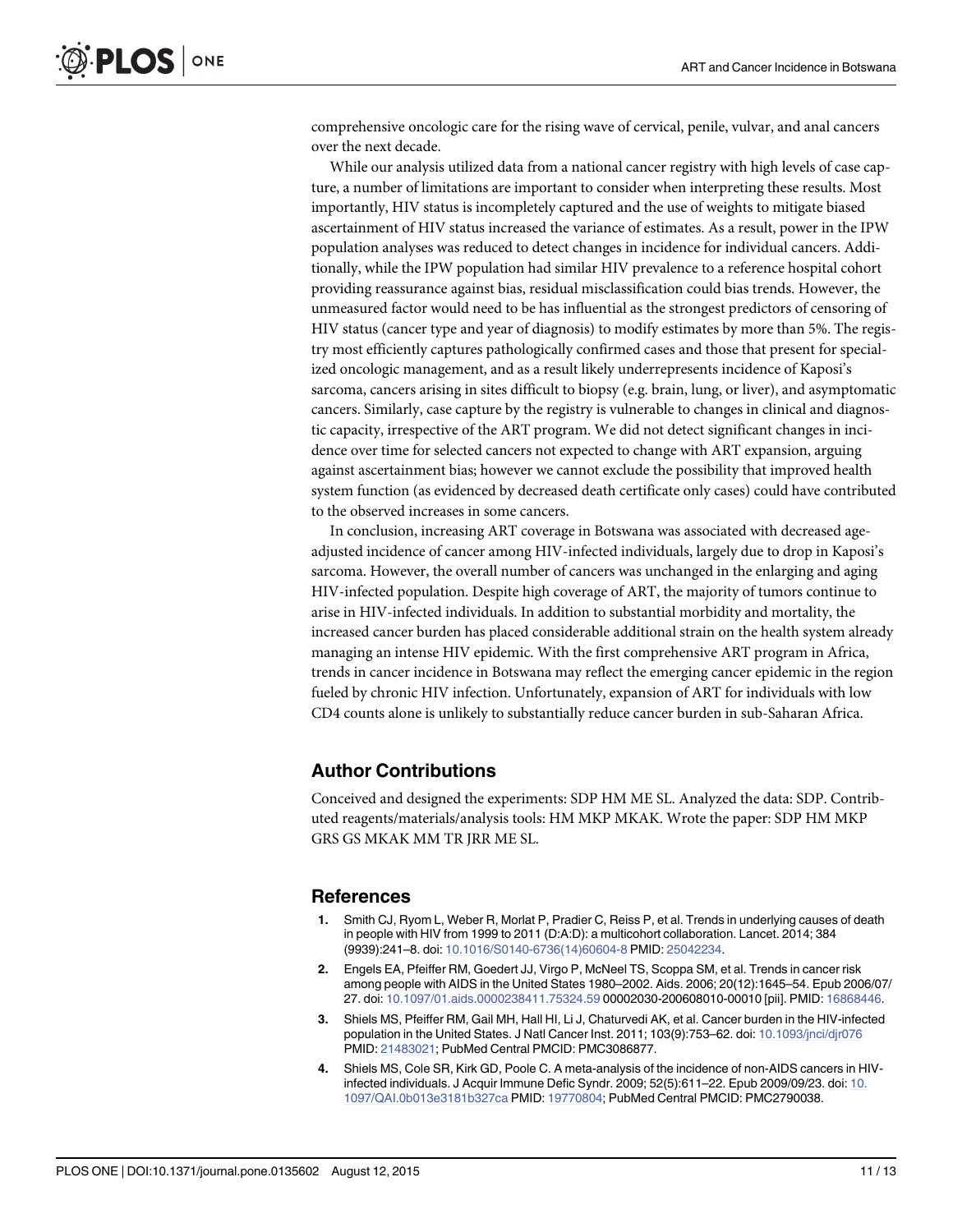- <span id="page-12-0"></span>[5.](#page-2-0) Martin J, Wenger M, Busakhala N, Buziba N, Bwana M, Muyindike W, et al. Prospective Evaluation of the Impact of ART on the Incidence of KS—IeDEA Consortium: East Africa. 19th Conference on Retroviruses and Opportunistic Infections; Seattle2012.
- [6.](#page-2-0) Mutyaba I, Phipps W, Krantz EM, Goldman JD, Nambooze S, Orem J, et al. A Population-Level Evaluation of the Effect of Antiretroviral Therapy on Cancer Incidence in Kyadondo County, Uganda, 1999– 2008. J Acquir Immune Defic Syndr. 2015. doi: [10.1097/QAI.0000000000000620](http://dx.doi.org/10.1097/QAI.0000000000000620) PMID: [25844696.](http://www.ncbi.nlm.nih.gov/pubmed/25844696)
- [7.](#page-2-0) Msyamboza KP, Dzamalala C, Mdokwe C, Kamiza S, Lemerani M, Dzowela T, et al. Burden of cancer in Malawi; common types, incidence and trends: national population-based cancer registry. BMC research notes. 2012; 5:149. doi: [10.1186/1756-0500-5-149](http://dx.doi.org/10.1186/1756-0500-5-149) PMID: [22424105](http://www.ncbi.nlm.nih.gov/pubmed/22424105); PubMed Central PMCID: PMC3327635.
- [8.](#page-2-0) Tunstall-Pedoe H. Preventing Chronic Diseases. A Vital Investment. Int J Epidemiol. 2006. Epub 2006/ 07/21. doi: dyl098 [pii] doi: [10.1093/ije/dyl098](http://dx.doi.org/10.1093/ije/dyl098)
- [9.](#page-2-0) National AIDS Coordinating Agency. Botswana AIDS Impact Survey IV: Stats Brief. Gaborone, Botswana: Central Statistics Office, 2013.
- [10.](#page-2-0) National AIDS Coordinating Agency. Progress Report of the National Response to the 2001 Declaration of Commitment on HIV and AIDS: Botswana Country Report 2010. Gaborone, Botswana: Botswana National AIDS Coordinating Agency, Joint United Programme on HIV/AIDS, 2010.
- [11.](#page-2-0) Ramogola-Masire D. Cervical Cancer, HIV, and the HPV Vaccine in Botswana. In: Wailoo K, Livingston J, Epstein S, Aronowitz R, editors. Three Shots at Prevention: The HPV Vaccine and the Politics of Medicine's Simple Solutions. Baltimore: Johns Hopkins University Press; 2010.
- [12.](#page-2-0) National AIDS Coordinating Agency. Botswana AIDS Impact Survey II: Statistical Report. Gaborone, Botswana: Central Statistics Office, 2004.
- [13.](#page-2-0) National AIDS Coordinating Agency. Botswana AIDS Impact Survey III: Popular Report. Gaborone, Botswana: Central Statistics Office, 2008.
- [14.](#page-3-0) Central Statistics Office. 2006 Population and Housing Census. 2006.
- [15.](#page-3-0) Ministry of Health. Botswana Guidelines on Antiretroviral Treatment. 2002.
- [16.](#page-3-0) Ministry of Health. Botswana Guidelines on Antiretroviral Treatment. 2005.
- [17.](#page-3-0) Ministry of Health. National Cervical Cancer Prevention Programme: Five-Year Comprehensive Control Strategy (2012–2016). 2012.
- [18.](#page-3-0) Suneja G, Ramogola-Masire D, Medhin HG, Dryden-Peterson S, Bekelman JE. Cancer in Botswana: resources and opportunities. Lancet Oncol. 2013; 14(8):e290–1. doi: [10.1016/S1470-2045\(13\)70283-3](http://dx.doi.org/10.1016/S1470-2045(13)70283-3) PMID: [23816293.](http://www.ncbi.nlm.nih.gov/pubmed/23816293)
- [19.](#page-3-0) Parkin DM. Findings and recommendations for the Botswana National Cancer Registry, International Agency for Research on Cancer. 2013.
- [20.](#page-3-0) Parkin DM, Bray F. Evaluation of data quality in the cancer registry: principles and methods Part II. Completeness. European journal of cancer. 2009; 45(5):756–64. doi: [10.1016/j.ejca.2008.11.033](http://dx.doi.org/10.1016/j.ejca.2008.11.033) PMID: [19128954.](http://www.ncbi.nlm.nih.gov/pubmed/19128954)
- [21.](#page-3-0) Bray F, Parkin DM. Evaluation of data quality in the cancer registry: principles and methods. Part I: com-parability, validity and timeliness. European journal of cancer. 2009; 45(5):747-55. doi: [10.1016/j.ejca.](http://dx.doi.org/10.1016/j.ejca.2008.11.032) [2008.11.032](http://dx.doi.org/10.1016/j.ejca.2008.11.032) PMID: [19117750.](http://www.ncbi.nlm.nih.gov/pubmed/19117750)
- [22.](#page-3-0) Parkin DM, Bray F, Ferlay J, Jemal A. Cancer in Africa 2012. Cancer Epidemiol Biomarkers Prev. 2014; 23(6):953–66. doi: [10.1158/1055-9965.EPI-14-0281](http://dx.doi.org/10.1158/1055-9965.EPI-14-0281) PMID: [24700176](http://www.ncbi.nlm.nih.gov/pubmed/24700176).
- [23.](#page-4-0) International Union against Cancer., International Agency for Research on Cancer., International Association of Cancer Registries. Cancer incidence in five continents. Vol 3-: IARC scientific publications. Berlin; New York: Distributed for the Union by Springer-Verlag; 1966. p. v.
- [24.](#page-4-0) Hernan MA, Hernandez-Diaz S, Robins JM. A structural approach to selection bias. Epidemiology. 2004; 15(5):615–25. PMID: [15308962](http://www.ncbi.nlm.nih.gov/pubmed/15308962).
- [25.](#page-4-0) Naimi AI, Moodie EE, Auger N, Kaufman JS. Constructing inverse probability weights for continuous exposures: a comparison of methods. Epidemiology. 2014; 25(2):292–9. doi: [10.1097/EDE.](http://dx.doi.org/10.1097/EDE.0000000000000053) [0000000000000053](http://dx.doi.org/10.1097/EDE.0000000000000053) PMID: [24487212](http://www.ncbi.nlm.nih.gov/pubmed/24487212).
- [26.](#page-4-0) Dryden-Peterson S, Medhin H, Iwe N, Pusoentsi M, Avalos A, LaCasce A, et al. Malignancies among HIV+ and HIV–patients in a prospective cohort: Botswana. 19th Conference on Retroviruses and Opportunistic Infections (CROI); 5–8 Mar 2012; Seattle, WA2012.
- [27.](#page-10-0) Wester CW, Bussmann H, Moyo S, Avalos A, Gaolathe T, Ndwapi N, et al. Serological evidence of HIV-associated infection among HIV-1-infected adults in Botswana. Clin Infect Dis. 2006; 43(12):1612– 5. doi: [10.1086/508865](http://dx.doi.org/10.1086/508865) PMID: [17109297.](http://www.ncbi.nlm.nih.gov/pubmed/17109297)
- [28.](#page-10-0) Ministry of Health. Chronic Disease Risk Factor Surveillance Report. Gaborone, Botswana: 2010.